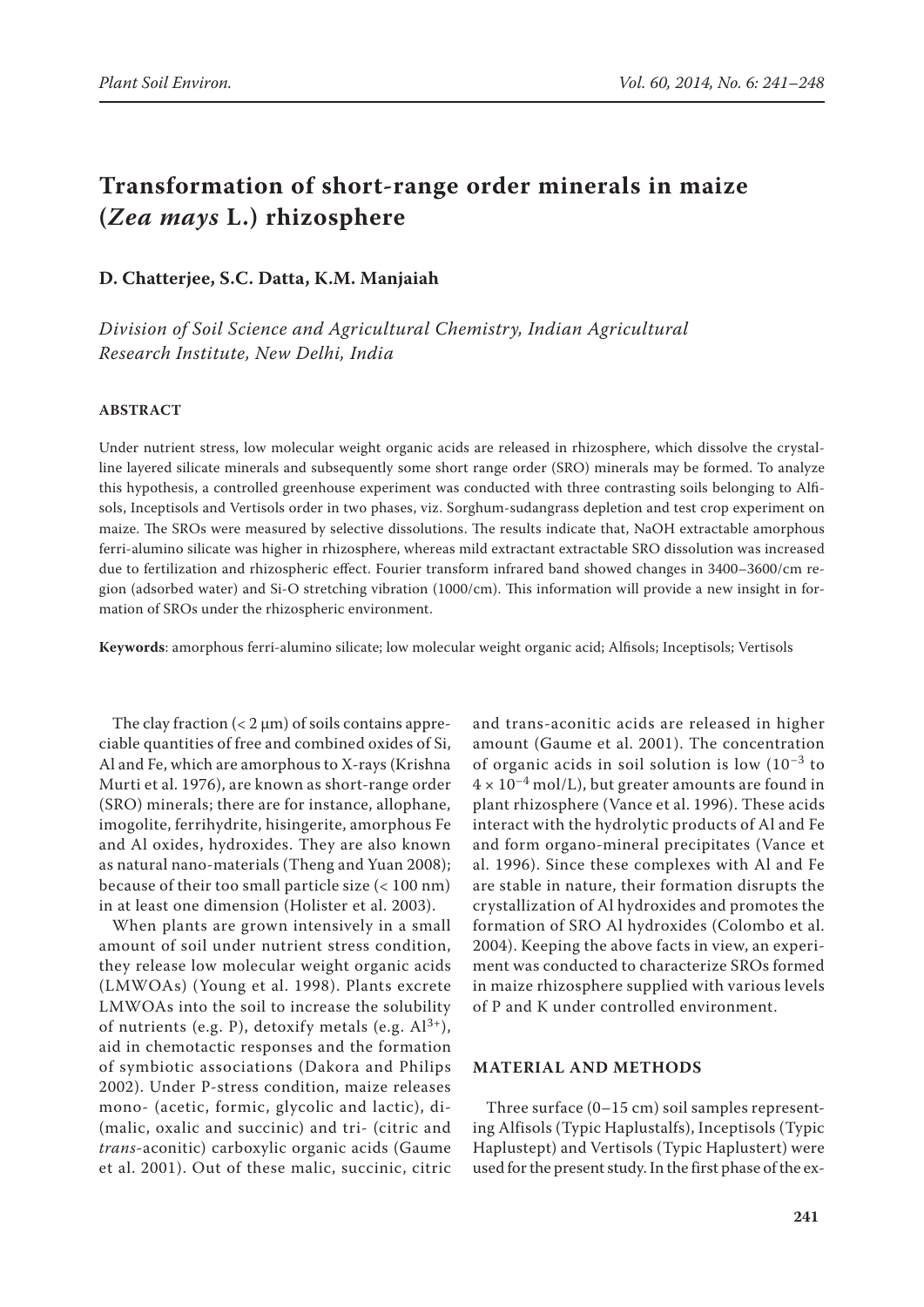periment, an exhaustive crop, Sorghum-sudangrass hybrid (cv. Multicut GSC-40) was grown for 100 days in one part of the soil to deplete it from P and K. In the second phase, maize (cv. HPQM-1) was grown intensively in 2 kg of soil for 60 days after germination. Nitrogen fertilization was given 80 mg/kg N uniformly to all the treatments. Three levels of nutrient status, therefore, were maintained viz*.* Sorghum-sudangrass pre-depleted soil (depleted), original soil (original), and original soil + 40 mg/kg P + 40 mg/kg K (fertilized). Similarly treated soil without any plant was also kept as non rhizosphere, thus, two rhizospheric status (rhizosphere and non rhizosphere) were created.

After the completion of pot experiment, soils were collected and processed. The fractionation of soil was done by removal of all binding agents (humus free clay) and without removal of all binding agents (clay-humus complex). Clay was separated by following Stokes' law. The collected clay suspension was centrifuged at 5000 rpm for 12 min to separate colloidal (<  $0.2 \mu m$ ) and non-colloidal ( $0.2-2 \mu m$ ) fraction (Jackson 1975). Selective dissolution of SROs in humus free clay and clay-humus complex was performed by 4 methods: (1) Boiling with 200 mL 0.5 mol/L NaOH; (2) 0.2 mol/L acid ammonium

oxalate (pH 3); (3) dithionite-citrate-bicarbonate (DCB), and (4) 0.1 mol/L sodium pyrophosphate (pH 10) and extracted  $\text{SiO}_2$ ,  $\text{Al}_2\text{O}_3$  and  $\text{Fe}_2\text{O}_3$  concentrations were measured. From these concentrations, different parameters viz. amorphous ferri-alumino silicate (AFAS), oxalate extractable total oxide (TOX), oxalate extractable allophane plus imogolite (OEAI), crystalline iron (CRFE), poorly ordered iron (POFE), organically bound aluminum (OBAL), and organically bound iron (OBFE, Blakemore et al. 1981) were calculated. Infrared spectroscopy of the powdered samples was carried out by using the Bruker: ALPHA, FTIR/ ATR system (typically 24 scans, resolution – 4/cm) in the region of 4000–400/cm. Differences in treatments means were tested by analysis of variance under factorial complete randomized design using MSTAT-C software (East Lansing, USA) and compared at the *P* < 0.05 level using *LSD* for all the parameters, as per statistical procedure outlined by Cochran and Cox (1992).

#### **RESULTS**

**Chemical analysis of colloidal clay**. Mean AFAS content of depleted and original fertility status was

| Fertility<br>status | Alfisols                                     |                    | Inceptisols       |                 | Vertisols          |              |                   |
|---------------------|----------------------------------------------|--------------------|-------------------|-----------------|--------------------|--------------|-------------------|
|                     | <b>NR</b>                                    | $\mathbb{R}$       | NR                | $\mathbb{R}$    | <b>NR</b>          | $\mathbb{R}$ | Mean              |
| $AFAS$ (%)          |                                              |                    |                   |                 |                    |              |                   |
| Depleted            | 11.05                                        | 11.58              | 16.22             | 16.14           | 14.21              | 15.80        | $14.17^{\rm A}$   |
| Original            | 11.51                                        | 12.92              | 16.67             | 16.70           | 13.44              | 14.11        | $14.22^{\rm A}$   |
| Fertilized          | 11.62                                        | 11.10              | 15.34             | 14.06           | 13.42              | 14.62        | $13.36^B$         |
| Mean                | 11.39 <sup>F</sup>                           | 11.87 <sup>E</sup> | $16.07^{\rm A}$   | $15.63^{\rm B}$ | 13.69 <sup>D</sup> | $14.84^C$    |                   |
|                     | $11.63^C$                                    |                    | $15.85^{\rm A}$   |                 | $14.27^{\rm B}$    |              |                   |
|                     | $LSD (P = 0.05), S \times F \times R = 0.37$ |                    |                   |                 |                    |              |                   |
| TOX $(\%)$          |                                              |                    |                   |                 |                    |              |                   |
| Depleted            | 1.58                                         | 1.76               | 2.45              | 2.45            | 1.92               | 1.98         | $2.03^{B}$        |
| Original            | 1.83                                         | 1.80               | 2.39              | 2.08            | 2.03               | 1.93         | $2.01^{B}$        |
| Fertilized          | 2.23                                         | 2.21               | 3.72              | 2.54            | 2.12               | 2.41         | 2.54 <sup>A</sup> |
| Mean                | $1.88^{\rm D}$                               | 1.93 <sup>D</sup>  | 2.85 <sup>A</sup> | $2.36^{B}$      | $2.02^C$           | $2.11^C$     |                   |
|                     | $1.90^{\circ}$                               |                    | $2.60^{A}$        |                 | $2.07^{\rm B}$     |              |                   |
|                     | $LSD (P = 0.05), S \times F \times R = 0.17$ |                    |                   |                 |                    |              |                   |

Table 1. Effect of soil, fertility and rhizospheric status on amorphous ferri-alumino silicate (AFAS) and total oxide (TOX) in colloidal clay

Means followed by the same letter within a row or column are not significantly different at 0.05 level of probability by *LSD* range test. R – rhizosphere; NR – non-rhizosphere; S – soil; F – fertility status; R – rhizospheric status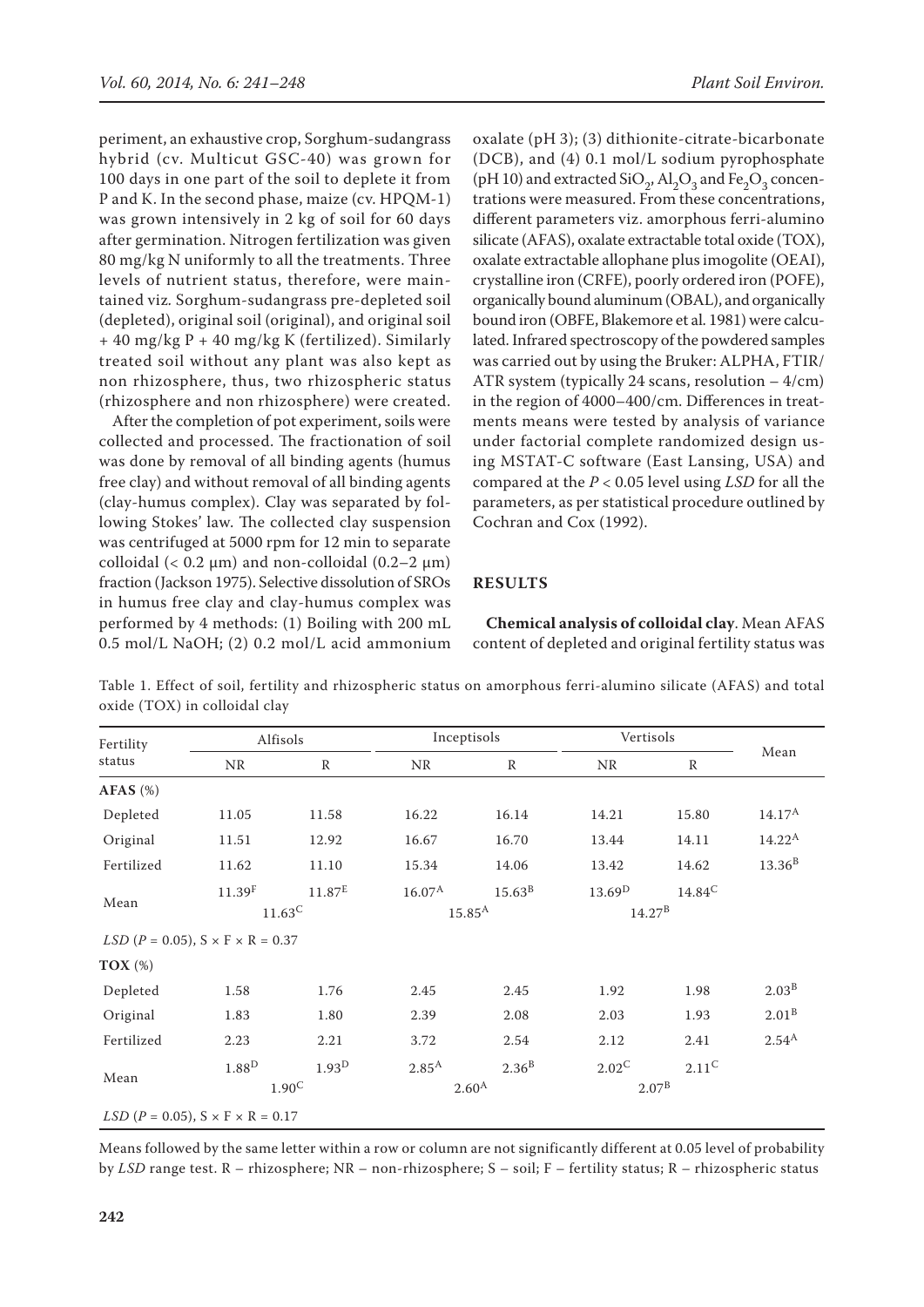



Figure 1. Content of different components of short range order (SROs) and other fractions as calculated from concentrations of  $SiO<sub>2</sub>$ ,  $Al<sub>2</sub>O<sub>3</sub>$  and Fe<sub>2</sub>O<sub>3</sub> as extracted by selective dissolution in colloidal clay (mean value  $\pm$  SE,  $n = 3$ )

significantly higher than fertilized fertility status. Inceptisols contained significantly higher AFAS than Vertisols and Alfisols. The AFAS content of Alfisols  $\times$  rhizosphere and Vertisols  $\times$  rhizosphere were significantly higher than the same combinations with non-rhizosphere (Table 1). Maximum TOX was recorded in fertilized and Inceptisols treatments. Amount of TOX in Inceptisols  $\times$  non-rhizosphere was higher than Inceptisols × rhizosphere. The rhizospheric effect was not significant in Vertisols and Alfisols (Table 1). OEAI did not differed significantly with fertility status. It followed the order Inceptisols

> Vertisols > Alfisols. Inceptisols × non-rhizosphere contained more OEAI than Inceptisols x rhizosphere. No significant difference was observed in case of Vertisols (Figure 1a). CRFE was much high in Alfisols. Non-rhizosphere and rhizosphere differed significantly in mean CRFE. Among the interactions, Alfisols × non-rhizosphere resulted in maximum formation (Figure 1b). POFE (Figure 1c) was significantly higher in Alfisols followed by Inceptisols and Vertisols; and non-rhizosphere followed by rhizosphere. This was highest in fertilized  $\times$  Alfisols which was at par with original × Alfisols. OBAL was highest in fertilized fertil-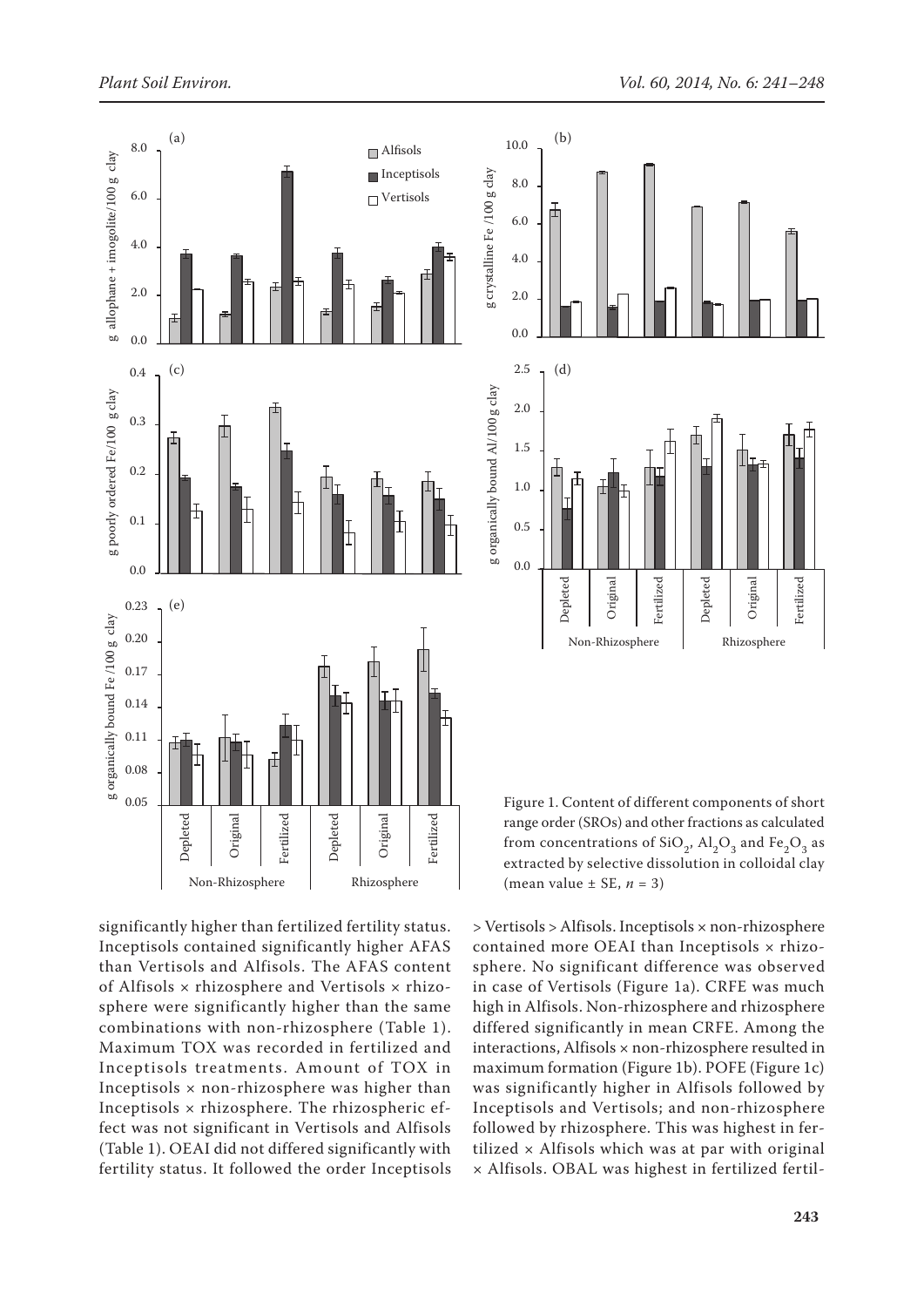| Fertility<br>status                          | Alfisols          |                | Inceptisols        |                   | Vertisols   |                   |                      |
|----------------------------------------------|-------------------|----------------|--------------------|-------------------|-------------|-------------------|----------------------|
|                                              | <b>NR</b>         | $\mathbb{R}$   | <b>NR</b>          | $\mathbb{R}$      | <b>NR</b>   | $\mathbb{R}$      | Mean                 |
| $AFAS$ (%)                                   |                   |                |                    |                   |             |                   |                      |
| Depleted                                     | 7.54              | 9.36           | 6.64               | 7.25              | 12.87       | 10.64             | $9.05^{A}$           |
| Original                                     | 8.23              | 7.47           | 6.00               | 5.68              | 12.25       | 10.53             | 8.36 <sup>B</sup>    |
| Fertilized                                   | 8.24              | 7.76           | 6.26               | 6.26              | 11.32       | 10.20             | 8.34 <sup>B</sup>    |
| Mean                                         | $8.00^{\circ}$    | $8.20^{\circ}$ | 6.30 <sup>D</sup>  | 6.40 <sup>D</sup> | $12.14^{A}$ | $10.46^{B}$       |                      |
|                                              | 8.10 <sup>B</sup> |                | $6.35^{\rm C}$     |                   | $11.30^{A}$ |                   |                      |
| $LSD (P = 0.05), S \times F \times R = 0.49$ |                   |                |                    |                   |             |                   |                      |
| $TOX(\%)$                                    |                   |                |                    |                   |             |                   |                      |
| Depleted                                     | 1.73              | 2.07           | 2.48               | 2.93              | 3.05        | 2.89              | $2.52^{A}$           |
| Original                                     | 1.82              | 1.48           | 2.92               | 2.43              | 2.79        | 2.90              | $2.39$ <sup>AB</sup> |
| Fertilized                                   | 1.55              | 1.64           | 2.98               | 2.42              | 2.33        | 2.70              | $2.27^{\rm B}$       |
| Mean                                         | $1.70^{\circ}$    | $1.73^C$       | 2.80 <sup>AB</sup> | $2.59^{B}$        | $2.72^{AB}$ | 2.83 <sup>A</sup> |                      |
|                                              | 1.72 <sup>B</sup> |                | $2.69^{A}$         |                   | $2.78^{A}$  |                   |                      |
| $LSD (P = 0.05), S \times F \times R = 0.38$ |                   |                |                    |                   |             |                   |                      |

Table 2. Effect of soil, fertility and rhizospheric status on amorphous ferri-alumino silicate (AFAS) and total oxide (TOX) in non-colloidal clay

Means followed by the same letter within a row or column are not significantly different at 0.05 level of probability by the *LSD* range test. R – rhizosphere; NR – non-rhizosphere; S – soil; F – fertility status; R – rhizospheric status

ity status, Vertisols, and rhizosphere (Figure 1d). OBFE was formed in maximum quantity under rhizosphere (Figure 1e).

The rhizosphere possessed more OBAL and OBFE than non-rhizosphere (Figures 3d,e).

**Chemical analysis of non-colloidal clay**. Mean AFAS was significantly higher in depleted fertility status and Vertisols. Amongst interactions AFAS in Vertisols  $\times$  depleted  $\times$  non-rhizosphere was significantly highest (Table 2). TOX was highest in depleted fertility status and Vertisols, which was at par with Inceptisols. Mean TOX formation was statistically similar over rhizospheric status. Among different combinations of rhizosphere and fertility status, depleted rhizosphere possessed the maximum amount (Table 2). Depleted Vertisols contained maximum amount of OEAI in both rhizospheric and non rhizospheric condition. The effect was non-significant between rhizosphere and non-rhizosphere (Figure 2a). CRFE was significantly higher in Alfisols (3–5 times higher than Inceptisols and Vertisols). Depleted and fertilized fertility status contained higher mean CRFE under non-rhizosphere (Figure 2b). POFE was significantly higher in Alfisols than Vertisols and Inceptisols; and non-rhizosphere than rhizosphere. No significant difference, however, was observed when fertility status was compared (Figure 2c).

**Fourier transform infrared (FTIR) spectroscopy**. SRO minerals contain Al-OH, Si-OH and Fe-OH groups which are also common for other soil minerals. It is, therefore, not so easy to quantify the content through FTIR. The transmittance (%) in the samples with clay humus complex was higher, reduced when oxides and organic matter were removed and again increased when oxides, organic matter and SROs were removed (Figure 3). The FTIR spectra showed the adsorption maximum for Si-O-Si or Si-O-Al or Si-O-Fe stretching vibration ranged between 987–999/cm. Changes in intensity and positions of band were observed at 3400–3600/cm region particularly in Vertisols (Figures 3d–f). This region was also responsive to the size fraction of clay (not shown), as evidenced by the result obtained in non-colloidal clay, where this band was either absent or weak. There was no significant shift in FTIR peak over rhizosphere and non-rhizosphere in all of the soils. In the region of Si-O stretching vibration (1000/cm) in SRO removed samples; small peaks were observed (Figures 3c,f). Two absorption maxima at 2335/cm and 2366/cm in humus free colloidal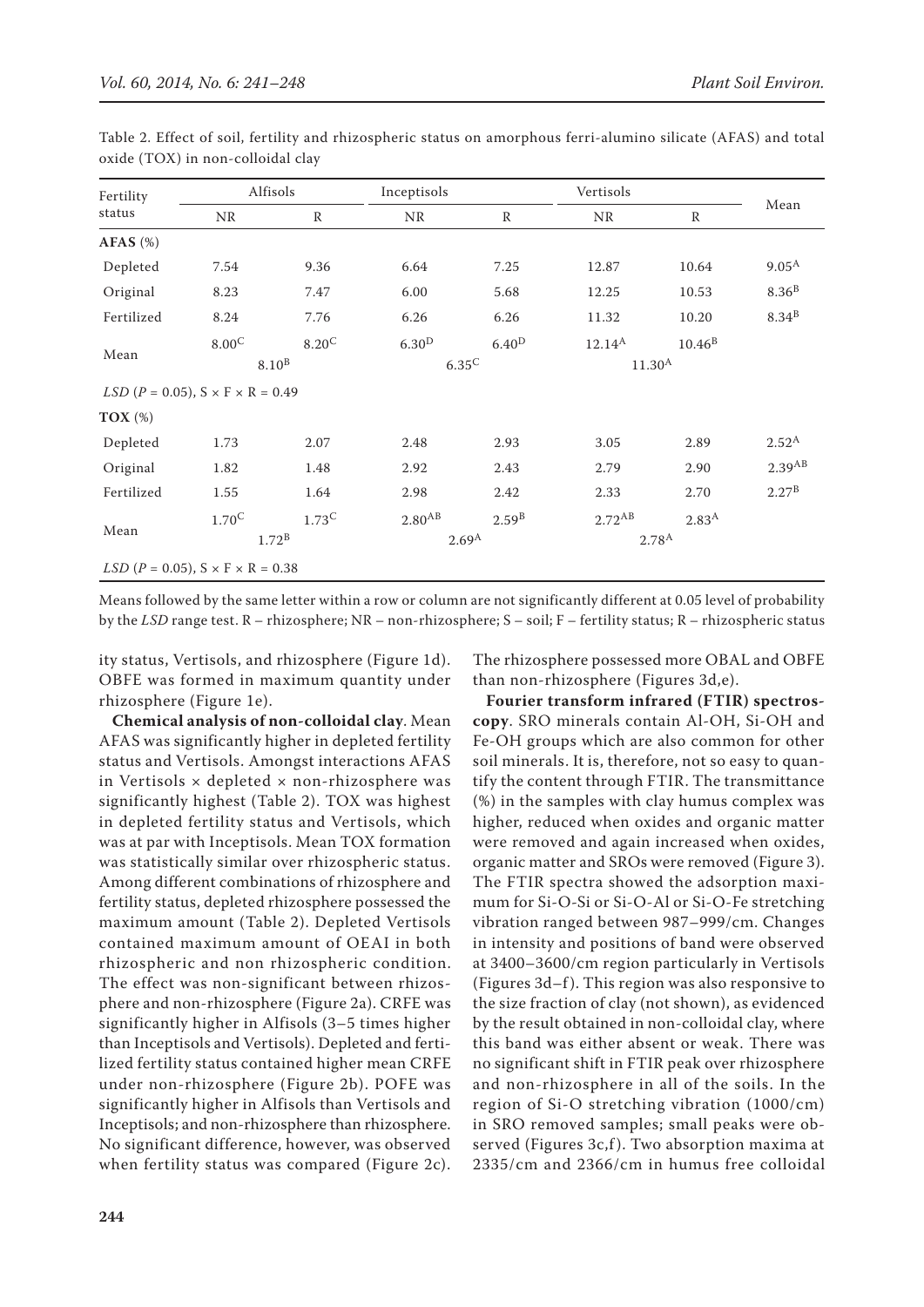

clay fraction of Vertisols is absent when SROs are removed by selective dissolution with 0.5 mol/L NaOH (Figures 3e,f).

## **DISCUSSION**

The secreted LMWOAs facilitate breakdown of clay lattice partially (Datta et al. 2009) through chelation and simultaneously do not allow the oxides of Si, Al and Fe to combine to form crystal-



Figure 2. Content of different components of short range order (SROs) and other fractions as calculated from concentrations of  $SiO<sub>2</sub>$ ,  $Al<sub>2</sub>O<sub>3</sub>$ and Fe<sub>2</sub>O<sub>3</sub> as extracted by selective dissolution in non-colloidal clay (mean value ± SE, *n* = 3)

line layer silicates, since recrystallization requires proton exclusion which is impossible under proton rich (acid) environment (Lou and Huang 1989). Non crystalinity thus, increased as reflected by increase in AFAS in rhizosphere after growing crops. Except the soil, the effect of other management factors viz. fertility and rhizospheric status showed opposite trend while measuring SROs in terms of TOX and OEAI. This may be due to the variation in the strength of the extractants. Boiling NaOH method was employed for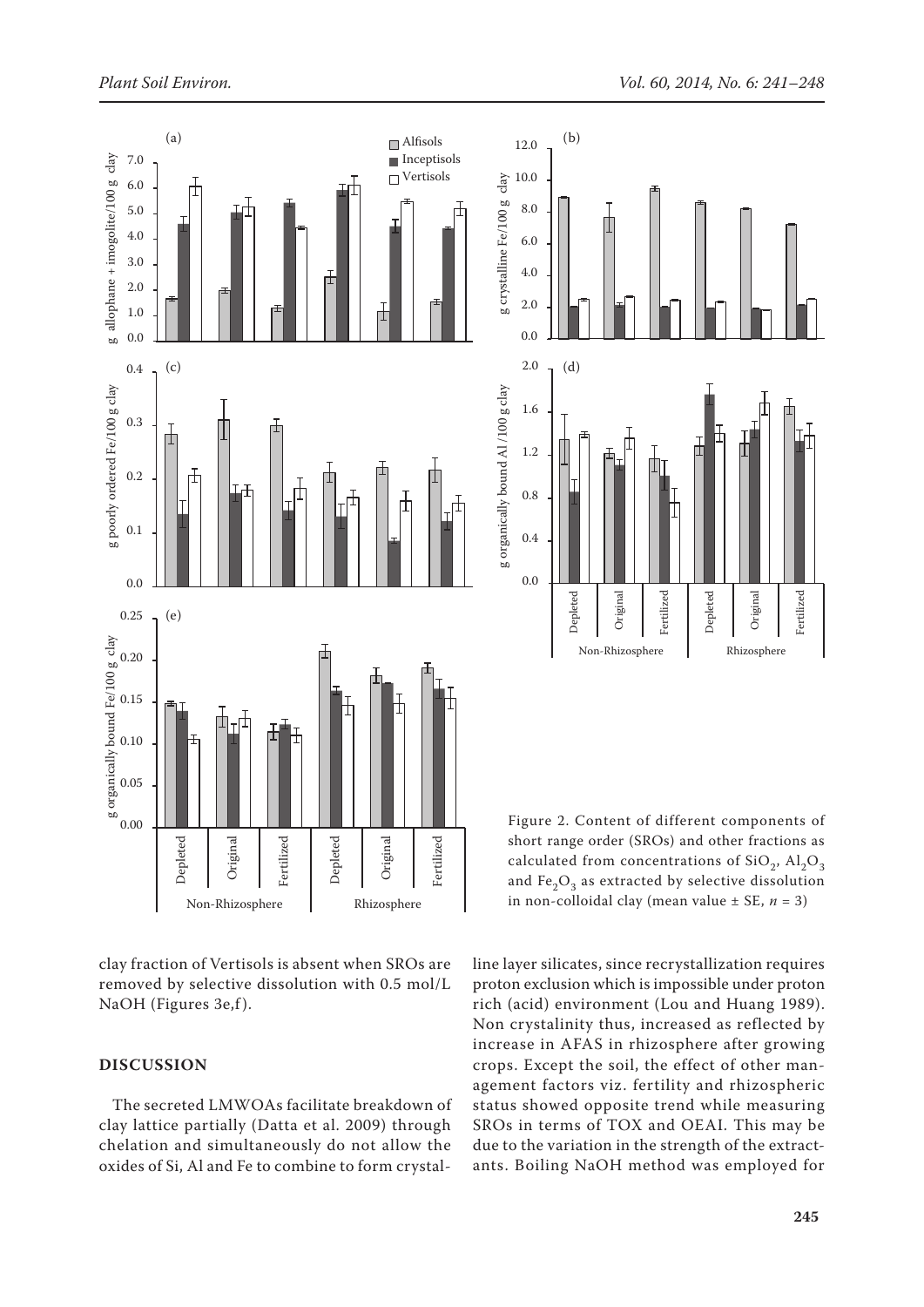

Figure 3. Fourier transform infra red (FTIR) spectra of clays from depleted rhizosphere (a) Inceptisols – colloidal clay-humus complex; (b) Inceptisols – humus free colloidal clay; (c) Inceptisols – humus and short range order (SRO) minerals free colloidal clay; (d) Vertisols – colloidal clay-humus complex; (e) Vertisols – humus free colloidal clay, and (f) Vertisols - humus and SRO minerals free colloidal clay

computation of AFAS, whereas mild extractant oxalate was used for TOX and OEAI. Oxalate predominantly extracts from organic complexes and SRO Fe-oxyhydroxides (e.g. ferrihydrite) and aluminosilicates (e.g. allophane and imogolite). However, imogolite is not completely dissolved in only one treatment and phyllosilicates are only very slightly attacked (Pansu and Gautheyrou 2006). On the contrary, boiling NaOH treatment dissolved AFAS completely (Krishna Murti et al. 1976). Ferrihydrite, CRFE and POFE were highest in Alfisols in both the fractions, since such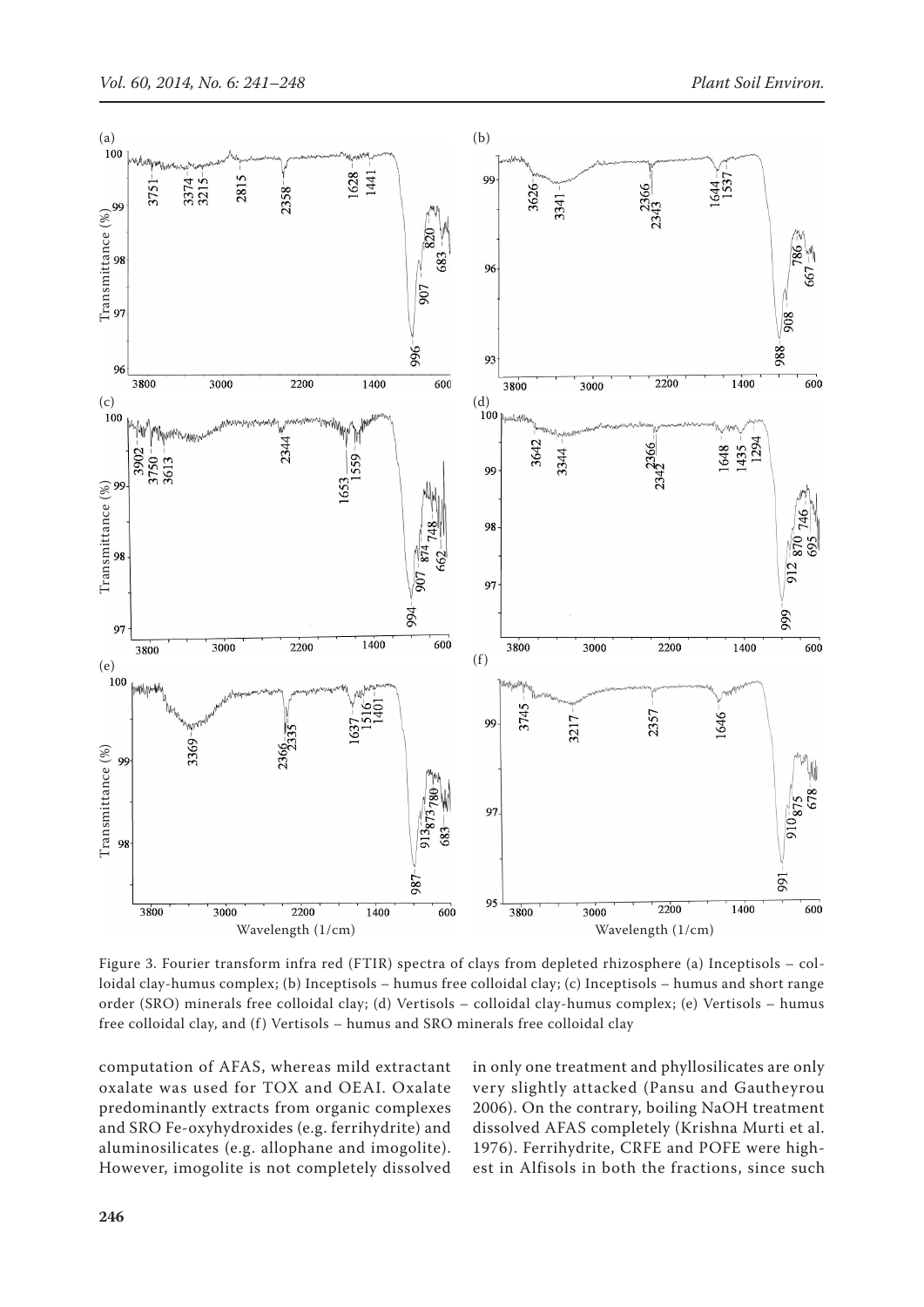soils were formed from Fe-rich parent materials. More OEAI formation in Inceptisols colloidal clay may be justified by high mica content (data not shown), which is more vulnerable to LMWOAs attack due to its high layer charge [Mica (0.7–1) > vermiculite  $(0.6-0.8)$  > smectite  $( $0.6$ )] (Robert$ 1973). Highest TOX and OEAI were recorded under depleted fertility status treatments suggesting that the influence of organic acids under depleted fertility status is more prominent on non-colloidal fractions and Vertisols. Increase in OBAL and OBFE in rhizosphere (of both fractions) may be due to chelated Fe and Al (Datta et al. 2009). The formation of AFAS and TOX followed the order Inceptisols > Vertisols > Alfisols in colloidal clay, whereas Vertisols ≥ Inceptisols > Alfisols for non-colloidal clay. Comparing colloidal and non-colloidal clay, former contained more AFAS than later, however, the difference in AFAS content between these two clays were lower in Vertisols. The TOX, on the contrary, was just opposite to AFAS when size fractions were compared. In the study of SRO, TOX as measured is considered to be more meaningful than AFAS (Fey and Le Roux 1977). Depleted fertility status resulted in higher TOX formation especially in non-colloidal clay of all soils, whereas, original fertility status with Inceptisols and Vertisols and fertilized fertility status with Vertisols, indicating the pivotal role of fertilization on differential formation of TOX under both clay size fractions (McGahan et al. 2003).

The position of the absorption maxima of the Si-O vibrations near 1000/cm relate to the degree of polymerization of silica tetrahedra. When only Si-O-Si bonds are present the absorption maximum appears at 1080/cm, but as the proportion of Si-O-A1 and/or Si-O-Fe bonds increases, the maximum reduces towards 900/cm (Carlson and Schwertmann 1981). At removal of SROs by 0.5 mol/L NaOH, this adsorption maximum shifted towards 900/cm indicating the SROs are rich in aluminum. The extend of this shift is not very high, which may be due to the predominance of crystalline layer silicates (Wada and Greenland 1970). Changes at 3400–3600/cm region in Vertisols are due to OH stretching vibration of adsorbed water in SROs (Wada 1989). The absorption band at 1628–1653/cm in all the treatments is due to the HOH bending vibration of absorbed water and COO– bending vibration of LMWOAs released in rhizosphere (Inoue and Huang 1984). The peak at 1435–1441/cm

in colloidal clay-humus complex of Inceptisols and Vertisols may be due to bending vibration of ionic carboxylate group of humic materials and/or LMWOAs (Inoue and Huang 1984).

From the present investigation the following conclusions may be drawn: (a) SRO formation are promoted by maize rhizosphere, however, rhizospheric effect is not so prominent in non-colloidal fraction of the clay; (b) nutrient stress, in general, lead to higher formation of SRO minerals through partial breakdown of crystalline phyllosilicates; (c) SRO alumino-silicates are more prominent in Inceptisols and Vertisols, whereas SRO Fe compounds are higher in Alfisols, and (d) the finer the fraction of clays, the more association of SROs is expected therein.

#### **REFERENCES**

- Blakemore L.C., Searle P.L., Daly B.K. (1981): Methods for Chemical Analysis of Soils. New Zealand Soil Bureau Scientific Report 10A, Lower Hutt.
- Carlson L. (1981): Natural ferrihydrites in surface deposits from Finland and their association with silica. Geochimica et Cosmochimica Acta, *45*: 421–429.
- Cochran W.G., Cox G.M. (1992): Experimental Designs. Asia Publishing House, New Delhi.
- Colombo C., Ricciardella M., Di Cerce A., Maiuro L., Violante A. (2004): Effect of tannate, pH, sample preparation, ageing and temperature on the formation and nature of Al oxyhydroxides. Clays and Clay Minerals, *52*: 721–733.
- Dakora F.D., Philips D.A. (2002): Root exudates as mediators of mineral acquisition in low-nutrient environments. Plant and Soil, *245*: 35–47.
- Datta S.C., Takkar P.N., Verma U.K. (2009): Effect of partial removal of adsorbed humus on kinetics of potassium and silica release by tartaric acid from clay-humus complex from two dissimilar soil profiles. Australian Journal of Soil Research, *47*: 715–724.
- Fey M.V., Le Roux J. (1977): Properties and quantitative estimation of poorly crystalline components in sesquioxidic soil clays. Clays and Clay Minerals, *25*: 285–294.
- Gaume A., Mächler F., De León C., Narro L., Frossard E. (2001): Low-P tolerance by maize (*Zea mays* L.) genotypes: Significance of root growth, and organic acids and acid phosphatase root exudation. Plant and Soil, *228*: 253–264.
- Holister P., Weener J.W., Roman C., Harper T. (2003): Nanoparticles. Cientifica, *3*: 1–11.
- Inoue K., Huang P.M. (1984): Influence of citric acid on the natural formation of imogolite. Nature, *308*: 58–60.
- Jackson M.L. (1975): Soil Chemical Analysis Advance Course. University of Wisconsin, Madison.